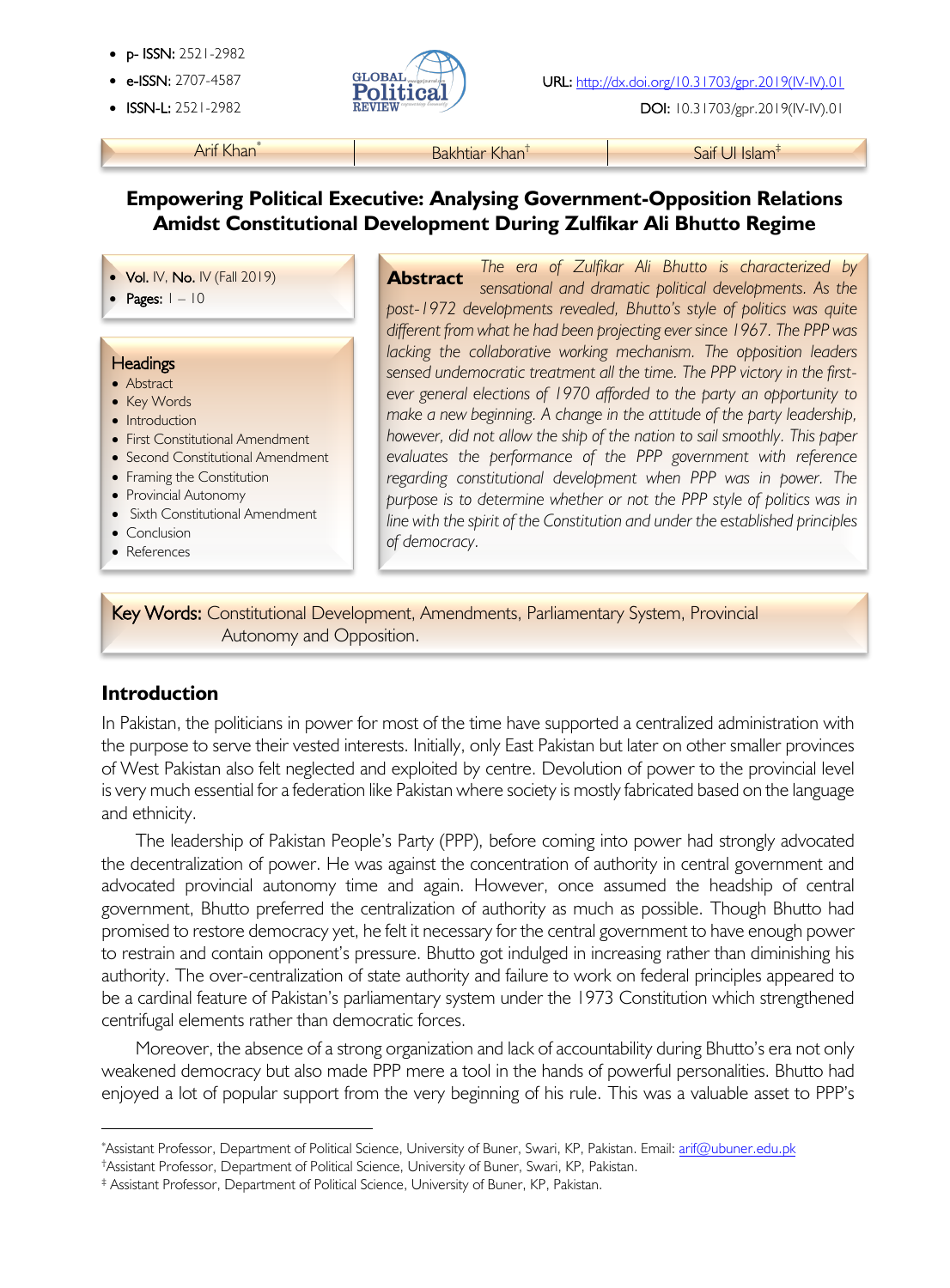leadership. Unfortunately, he could not sustain this support because he preferred to concentrate power in his own hands as an alternative to using his mass appeal to institutionalize participatory framework, promote democratic norms and practices, and establish self-sustaining political institutions. He established a patrimonial system which gave more importance to leader than to political system. Thus, the whole edifice of political system was built around Bhutto's personality (Rizvi, 1986).

In fact, Bhutto was not sincere in bringing democracy to the country. He was actually maintaining a facade of democracy and was trying to strengthen himself and acquire absolute power. Popular resentment was seen everywhere against Bhutto's undemocratic attitude. The country was moving fast towards a severe domestic crisis. Opposition parties were stuck to adamant stand for the introduction of the federalparliamentary form of government in line with PPP manifesto for 1970 elections. Inter-party differences arose which adversely affected PPP's discipline and harmony (Kaushik, 1985).

#### **Framing the Constitution: Concentration of Power with Prime Minister**

Though Bhutto had got under his belt support of more members in parliament yet, he was cautious about opposition members and wished to get the support from all political parties. Therefore, Bhutto wanted an extension in the period of martial law for securing and strengthening his power and position. Delaying tactics in convening assembly session were adopted by Bhutto. But he had to yield to strong clamour from the opposition parties and also from some of his own party men for the lifting of martial law. The press and general public demanded the same. Deteriorating law and order situation brought the law enforcing agencies, on the verge of collapse. The industrial unrest was at the peak, police strikes were observed in certain cities and frequent clashes erupted between PPP and the opponents. The opposition wanted him to shed some measures which were detrimental to the growth and development of democracy.

The aforesaid scenario compelled Bhutto to focus on constitution-making and strengthening of parliament. However, during the constitution-making process, Bhutto threw to the wind, the established constitutional norms and exercised unlimited authority as President. He reneged on a promise made with opposition in Constitutional Accord of 1972. Through a dramatic change in his attitude, Bhutto not only silenced his vociferous opposition but also remained as powerful as ever. Securing unanimous vote of confidence enhanced Bhutto's respect and there was no but minimal opposition to the interim constitution. During his term of office as Chief Martial Law Administrator and the president of the country, Bhutto seized as much authority as possible and played a vital role in the formation of the 1973 Constitution.

During the framing of the 1973 Constitution, the opposition was not happy and initially, it disagreed with some provisions of the constitution bill, such as the process for a vote of censure against prime minister; but looking at Pakistan's critical situation at that time, it did not push the objections. Both National Awami Party (NAP) and Jamiat-e-Ulema-e-Islam (JUI) also boycotted the National Assembly session because of the arbitrary sacking of the NAP-JUI coalition government in Baluchistan and resignation of NAP-JUI government in Khyber Pakhtunkhwa (then NWFP). But later on, the boycott was ended and the assembly adopted the Constitution without dissent. Opposition leaders extended their cooperation to PPP's leadership and combined their efforts with him in providing a permanent and viable constitution to the country. How the government had repaid them for their positive and productive mindset was well known. Bhutto's manoeuvring and bargaining tactics did play a major role in making opposition parties agree and approve the Constitution. However, two most vocal opposition parties; i.e., NAP and JUI and other religious parties particularly Jamaat-i-Islami (JI) also showed responsibility by withdrawing some of their demands in the larger interest of the country. Thus, the opposition showed a spirit of accommodation and played a commendable role on its part (Yousaf, 1999).

Nonetheless, the opposition was committed to make the office of prime minister answerable to parliament. Also, some PPP members showed their desire for an effective legislature where every member could have a say in the affairs of the state. Bhutto and even founding members of PPP were never truly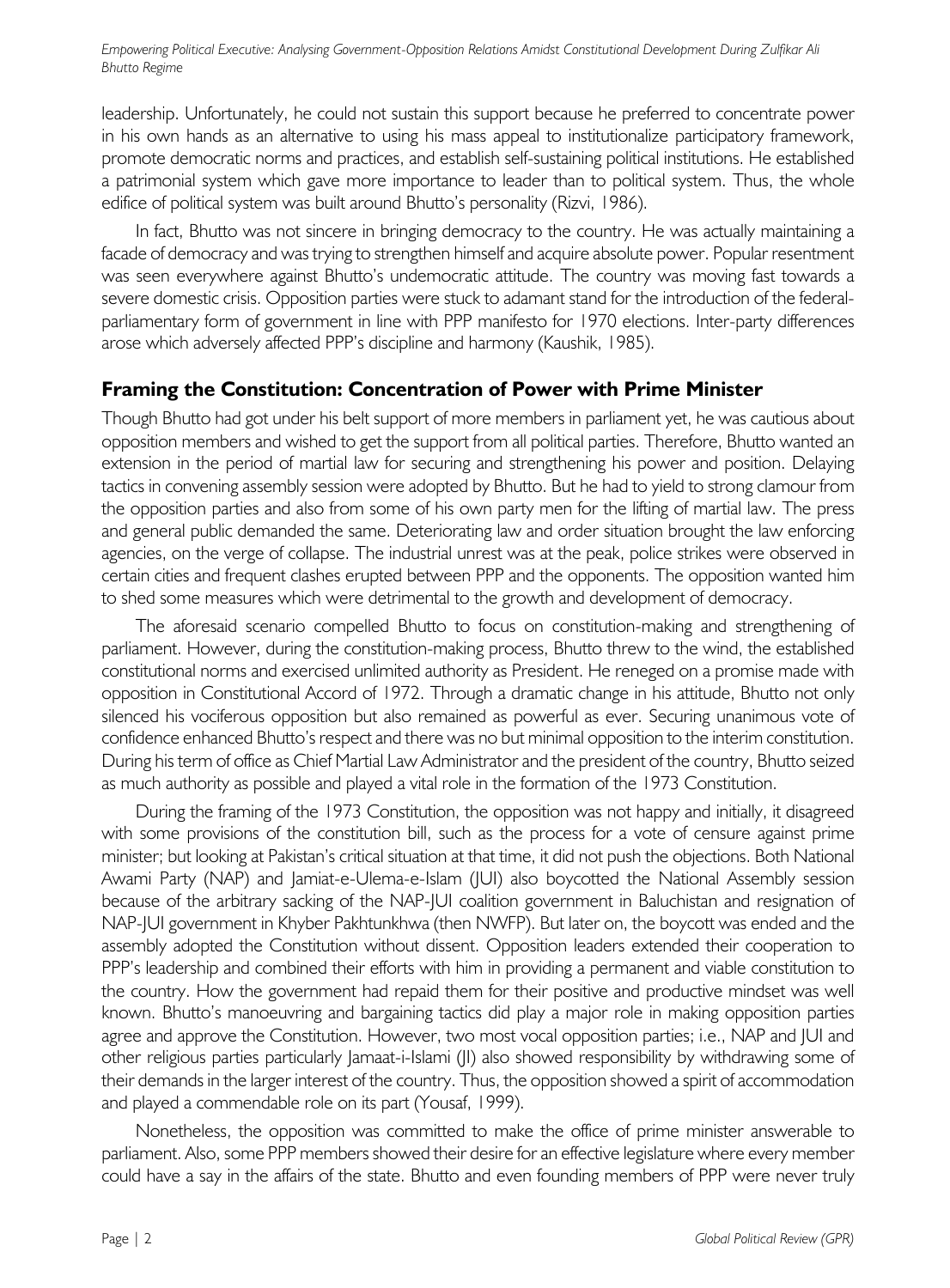compatible as they wanted a parliamentary constitution. They believed that it would elevate their social objectives and would also act as a check on the freewheeling powers of PPP leadership (Ziring, 1997). However, Bhutto wanted to become a more powerful executive and the draft constitution provided political executive with almost dictatorial powers. Thus, despite the strong opposition, Bhutto managed to add more powers to the prime minister's office. This fulfilled the desire of Bhutto to become a powerful chief executive so that he might be able to overrule all institutions and those who dared to oppose him (Husain, 2013). It was unfortunate that Bhutto did not respect rules of the game. Almost all executive powers were concentrated into the prime minister's office. In fact, Bhutto had preferred the presidential system but ultimately agreed to a modified parliamentary system where premier would be a strong person. Thus, despite his inclination for the presidential system, Bhutto's acceptance to become premier was because; under the 1973 Constitution, prime minister would be a powerful chief executive (Ziring, 1980).

Bhutto assumed the office of the prime minister for the next five years with a supportive presidency being a PPP man. All martial law orders and regulations were given validity and those who initiated it were granted with indemnification. However, opposition parties were satisfied to have brought Bhuttoism under the law. The newly formulated Constitution provided a parliamentary system, a President as a nominal head of the state, the first-ever bicameral legislature as a sovereign parliament with sufficient legislative and financial powers, federal structure with reasonable provincial autonomy, an independent judiciary and a guarantee for fundamental rights. However, in the real sense, Bhutto's impatience towards opposition parties had proved to be otherwise. To make Bhutto more strengthened, all powers were concentrated in the central government along with continuous interference in the affairs of provinces. In fact, the Constitution had provided extra-ordinary powers to the federal government in the name of 'Defence of Pakistan Rules' which had been arbitrarily used by Bhutto government against political opponents for establishing its control beyond established democratic procedures (Talbot, 2003).

#### **Provincial Autonomy: A Compromise by Opposition Parties**

No doubt, the 1973 Constitution was a great and brilliant achievement of the PPP government under the Bhutto leadership. Nonetheless, it provided less room for provincial autonomy but as it was the result of the consensus of all major political parties thus, it was capable to facilitate cooperative centre-provincial relations. After Bhutto's ousting from power by General ZiaulHaq, some of those who often opposed him, desired restoration of the 1973 Constitution. They provided great respect for this sacred document and considered it a national asset because it was a constitution that represented a broad national consensus (Mahmood, 1988).

If truth be told, the PPP-opposition leadership sharply differed on the issue of provincial autonomy. The PPP government faced severe criticism during the process of drafting the Constitution from the provincial assemblies of Khyber Pakhtunkhwa and Baluchistan. NAP leader Abdul Wali Khan and other political figures from opposition parties thought that devolution of power to provinces was the only way to safeguard interests of different provinces. But Bhutto thought that only a strong centralized government could protect national unity (Tasneem, 2013). Wali Khan warned otherwise government not to deprive Pakhtun and Baloch of their democratic rights; otherwise, it would become difficult to stop them from protesting and retaliation in the same manner. The debate between otherwise incumbent party and otherwise the opposition parties on the central-provincial relationships created bitter feelings and retarded the process of framing a permanent constitution.

During haggling for the Constitution, the opposition parties threatened the government of walk-outs and boycotts of the National Assembly session. However, it was Bhutto's cleverness that opposition parties came to heal and all controversies in the formation of the Constitution ended (Husain, 2013). However, it would be fair to say that opposition parties particularly NAP, JUI and JI leadership realized the importance of the Constitution in that critical time. NAP and JUI members who were right to oppose Bhutto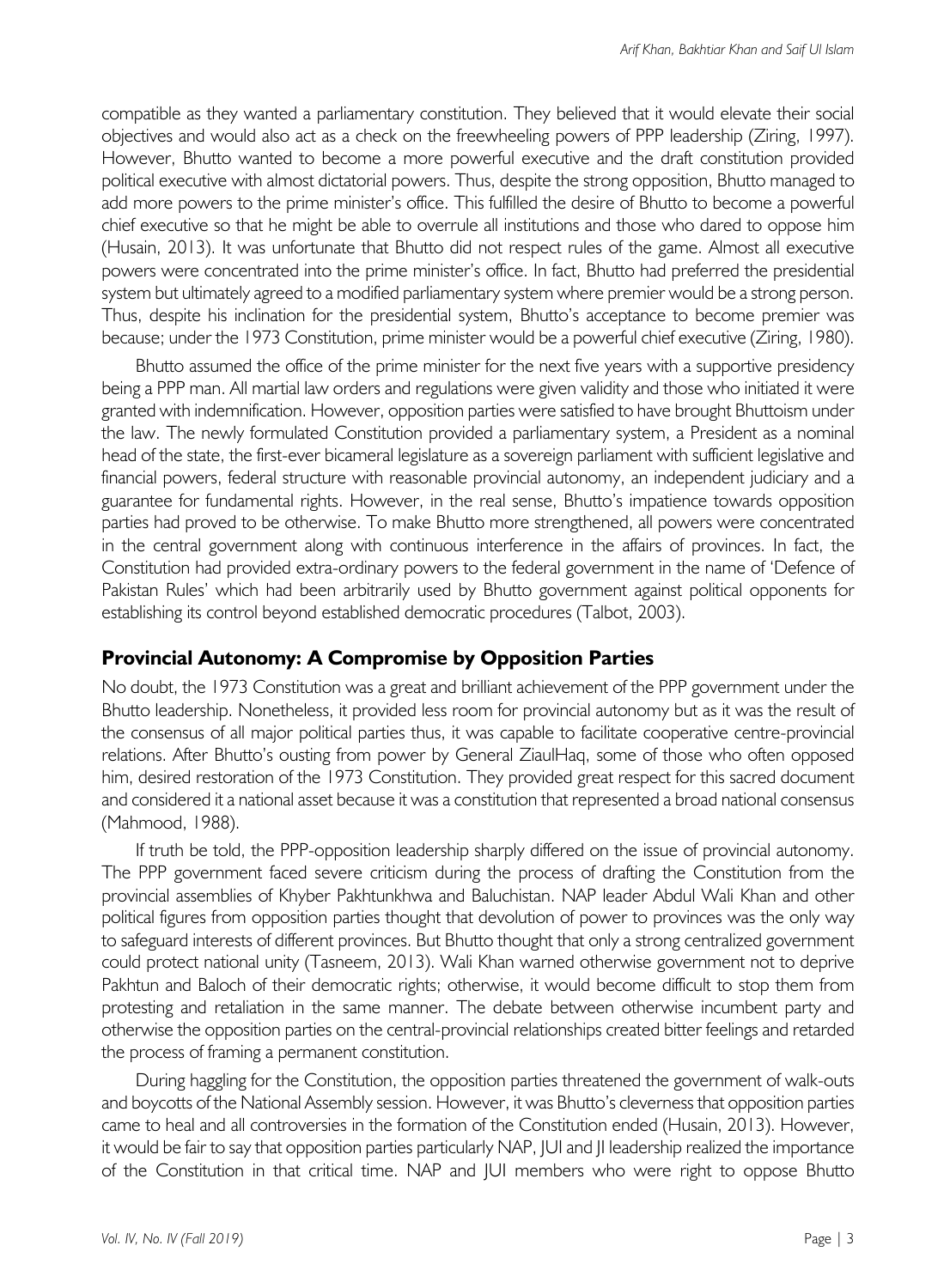particularly after the then developments in Balochistan and Khyber Pakhtunkhwa showed foresightedness. JI which led the Islamic parties also displayed considerable accommodation in the national interest. The entire country wanted a permanent constitution and both the ruling and opposition parties, by demonstrating an attitude of accommodation for reaching a consensus, did not disappoint the people (Raza, 1997).

When the October 1972 Accord and 1973 Constitution did not fulfil much of opposition demands, then why did opposition parties' assent to the Constitution. Those who had a close look at developments during constitution-making process wondered how an opposition which had severe objections, agreed to such a document which was far short of their demands especially, the provincial autonomy. Important opposition groups to PPP regime in National Assembly were the two Muslim League factions; i.e., Muslim League Council and Muslim League Conventional, the three Islamic parties and most importantly, the NAP. As for as Muslim League was concerned, it had always favoured strong centre and was seemed comfortable with limited concessions to Islamic sentiment. Islamic parties advocated an Islamic state but at the same time also wanted an energetic central government to implement its goal. NAP as a secular party had always been advocating decentralization and provincial autonomy. These differences of orientation and emphasis within opposition ranks provided PPP leadership an opportunity to get the Constitution approved that accommodated most of Bhutto's preferences (Syed, 1992).

Some other factors forced opposition leaders to yield to a constitution which could not include most of their demands. It was because the opposition was in a state of disarray and there was a lack of trust in each other. Ghaus Bakhsh Bizenjo was suspicious about some rightist elements in JI and cautioned his NAP's colleagues that they would stab us in the back at some time. He was also of the view that NAP had more in common with the ruling party than other opposition parties (Syed, 1992). Similarly, another Muslim League leader, Mir Mardan Khan Jamali from Balochistan believed that the NAP was eviller than PPP. Maulana Ghulam Ghaus Hazarvi, a leader of JUI was a pro-PPP and a critique of both NAP and JI. Also, some opposition leaders like Maulana Abdul Haq from JUI and Maulana Zafar Ahmad Ansari had separate negotiations with ruling PPP before approval of the Constitution. Some Jamiat-i-Ulema-e-Pakistan (JUP) leaders were against opposition's boycott of the Assembly (Hasan, 1973). But most compelling was the opposition's strength of only 36 votes as against the government's 110 in the Assembly.

NAP and JUI coalition partners were on driving seats in both Khyber Pakhtunkhwa and Balochistan when Constitutional Accord of October 1972 was agreed upon. This was the first experience for both NAP and JUI leaders to be in government and they did not want to be out. Wali Khan, who never trusted Bhutto and was always a vocal critic of PPP leadership, was in London when the Accord was signed. Bizenjo, who deputized for him, was of the view that NAP should remain in power to be able to expand its support base (Syed, 1992:172). JUI accepted Constitutional Accord and also agreed to the 1973 Constitution which accommodated some of its demands while reserving the right to make other demands at some other opportune time. JUI did not stress on provincial autonomy and was happy with the proposed Islamic provisions. NAP, the most vocal of all opposition parties, was not willing to challenge alone the government of Bhutto. Also, Bhutto had developed the impression that NAP-JUI governments in both provinces of Khyber Pakhtunkhwa and Balochistan would be restored, so NAP leadership did not want to lose the opportunity (Hasan, 1973). Thus, all main opposition parties and their leaders were ready to have a settlement with the ruling party. PPP leadership, on the other hand, was content more with concessions to Islamic parties, which Bhutto thought would cost him little in terms of his authority than concessions to provincial autonomists (Syed, 1992).

In early 1971, during his controversy with East Pakistan leadership, Bhutto had argued that a constitution should be the one acceptable to all provinces and it should not be imposed by the brute majority of one province. As PPP had lost elections of 1970 in two provinces of Khyber Pakhtunkhwa and Baluchistan, and both provinces were strong supporters of demand of provincial autonomy, a constitution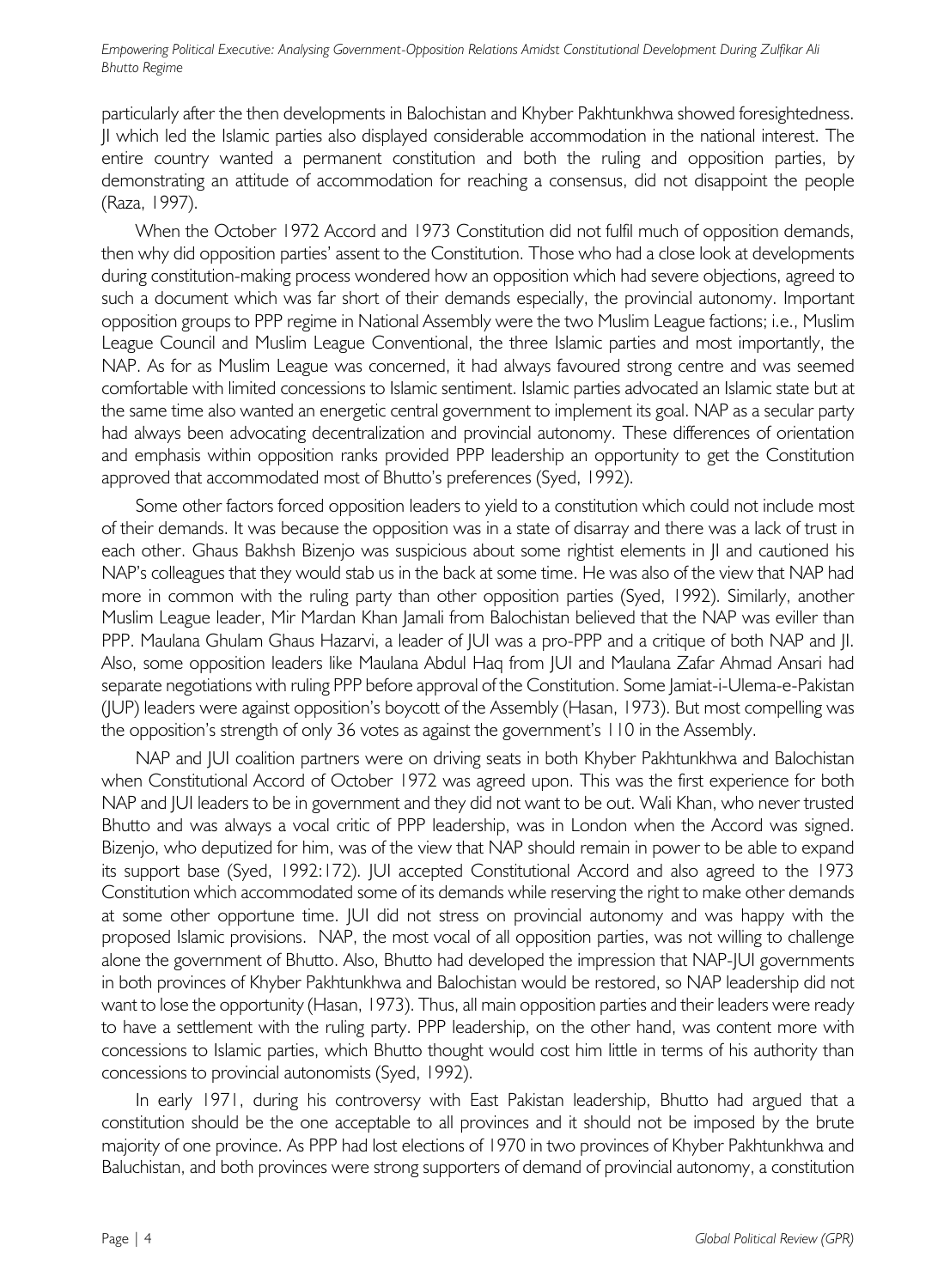rejected by these provinces would not be a satisfactory one for Bhutto (Syed, 1992). However, the Constitution of 1973 was promulgated in the backdrop of which opposition was coerced and skilfully persuaded to endorse it (Husain, 2013). Thus, out of controversy between opposition parties and also with government, Bhutto got the better of it in the end, and he was successful in securing enough support for approval of the Constitution (Kushik, 1985). The opportunity was never stronger to give the country a truly democratic constitution. Bhutto addressed the nation after promulgation of the Constitution on August 14, 1973. He emphasized harmony, cooperation, national unity and democratic practice. However, he signed an order just after that in which the Balochistan Governor was directed to take into custody the provincial opposition leaders (Ziring, 1997).

#### **Constitutional Amendments: Weakening the Institutional Development**

Democracy has rules for elections, agitation, dealing with opposition, respect for traditions and most importantly for law and amendments to the constitution. Any constitution does not mean a final and everlasting document but amendments are made in extreme emergency cases. Normally, in a federation, a cumbersome procedure is adopted and not an ordinary process for amendments in most of the world. In Pakistan, the first two Constitutions of 1956 and that of 1962 were abrogated arbitrarily. The 3<sup>rd</sup> Constitution of 1973 was drafted as a result of the consensus of almost all political parties but was approved by the National Assembly with a lot of changes. Later on, the PPP government under the leadership of Bhutto amended the Constitution seven times between May 1974 and May 1977.

Unfortunately, PPP's leadership soon "began honouring 1973 Constitution more in the breach than in observance (Jalal, 1999)." It was ignored by leadership and the party that was chiefly responsible for piloting it in the National Assembly. The PPP's leadership violated the norms and values of democracy while amending the Constitution. Most amendments incorporated in the Constitution during Bhutto's government were passed from National Assembly but unilaterally. The opposition was mostly ignored, having no role in these amendments but to oppose only. Although, PPP had been enjoying a two-third majority in parliament, yet he inserted amendments to the Constitution even without presence of opposition parties in a sense that opposition would stage a walk out of the Houses in protest. This act disappointed not only opposition but also the common man. Political mindset in post-1973 Constitution illustrates disloyalty by Bhutto of the trust that not only common people but political opponents also had reposed in him during the thorniest period of his government by supporting him and ensuring its full collaboration in the framing of the constitution.

First, Bhutto used to solve many issues through ordinances. Although there was not a strong opposition, yet PPP leader was not ready to tolerate it and often tried to bypass National Assembly through ordinances. This was something undemocratic on the part of a leader whose party was committed to promote democracy. Within two to three days of the approval of 1973 Constitution, Bhutto amended it unilaterally which opposition strongly protested. These amendments are not on the record i.e. the right to access to courts and right of expression which constitution guaranteed were scraped through an ordinance within 48 to 72 hours of its approval (Usmani, 2015). The ruling party had stultified the Constitution that it had itself made and enforced with cooperation of opposition parties in parliament. However, some of the amendments made by Bhutto were reversed due to pressure of the opposition (Khan, 2015).

However, in the face of concerted resistance from the opposition, the government subjected the Constitution to a series of amendments majority of which was repugnant to its spirit. Although some of the amendments were need of the time and were appreciated but most of these amendments undermined the rights of individuals, politicians and the judiciary. Out of seven amendments to the 1973 Constitution, only the second amendment which declared Qadianis as non-Muslims was supported if not encouraged by opposition (Raza, 1997). Most of the amendments made during the Bhutto regime were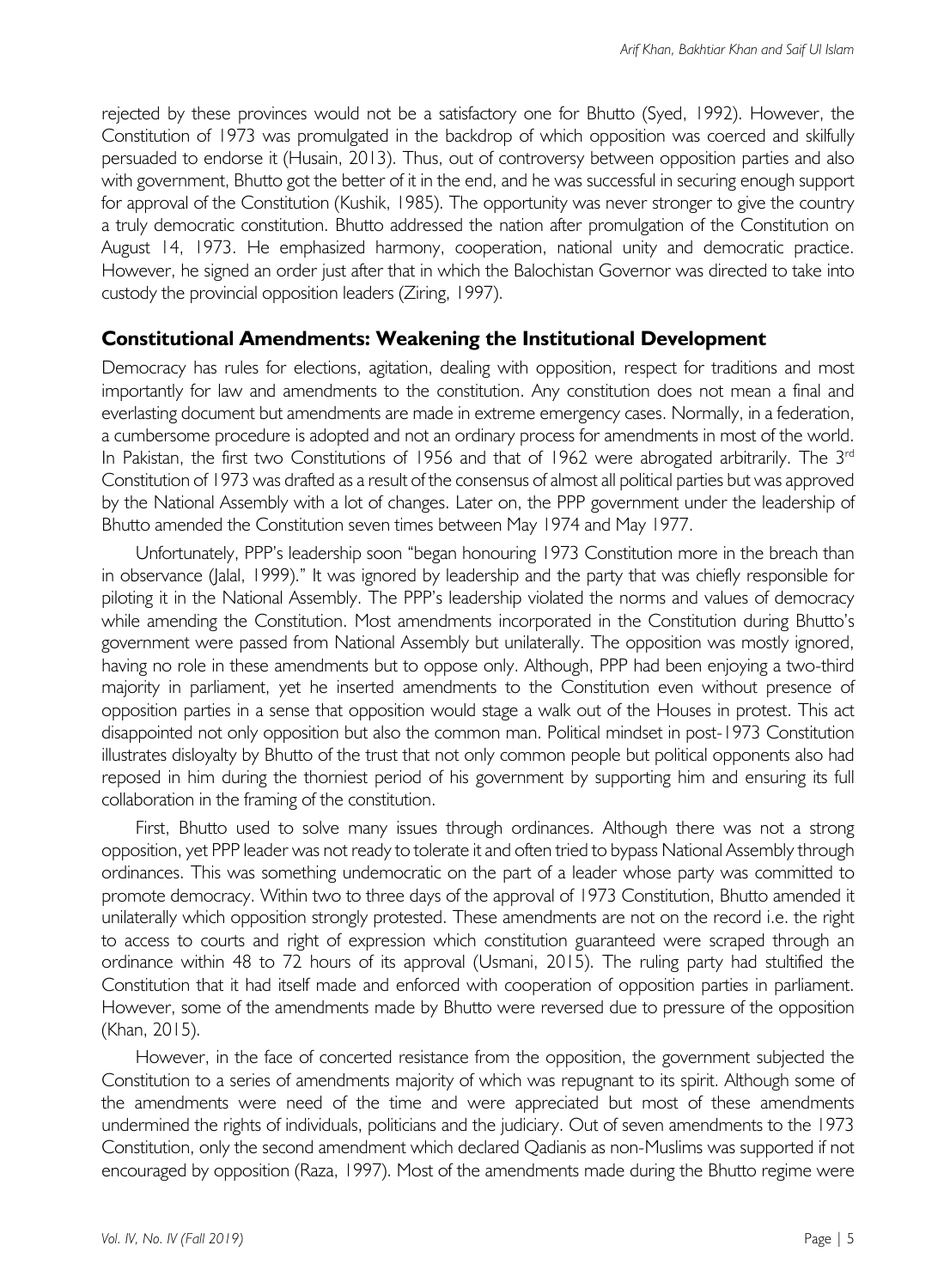unilateral i.e., opposition was either not provided with the opportunity to debate and discuss amendment bills or views of the opposition were not incorporated. In fact, the amendments were meant for ensuring Bhutto's continuity in office and enhancing the power of the executive branch of the government. Interestingly, out of a total of first six constitutional amendments carried out up to 1976, four extended the range of executive powers which further strengthened the grip of ruling PPP (Kushik, 1985).

The Constitution's democratic character was compromised by introducing amendments particularly (fourth, fifth, and sixth) which constrained political freedom and independence of the judiciary. Bhutto thought that the way he was ruling would not be acceptable to the judiciary that is why he curtailed powers of judiciary through amendment. Also, the government adopted a biased attitude towards dissent and opposition was attacked by the government and their leaders were arrested for different nominal reasons. The press and media were also restricted. In short, it stopped the growth of political institutions and democratic traditions (Ahmad, 1959). Through blindly and bluntly imposing constitutional amendments, ruling PPP also manifested despotism. Bhutto could not control his authoritarian tendencies when he was restricting the freedom of the judiciary, freedom of the press, and participatory role of the opposition parties through a series of constitutional amendments. Accordingly, the PPP government turned into personalized authoritarianism that resorted to undemocratic practices repeatedly.

Bhutto's policy in dealing with the higher judiciary was comparatively less compelling. Bhutto had instituted several amendments to the Constitution for curtailing the powers of higher judiciary and not to grant any relief to political rivals of his government. The  $3<sup>rd</sup>$  and  $4<sup>th</sup>$  amendments to the Constitution; an indicator of politics under the rules, were passed specifically for curtailing jurisdiction of higher judiciary and also to limit its powers especially regarding contempt of court and transfer of judges. Fifth Constitutional Amendment further curtailed powers of higher judiciary vis-a-vis the government not to give any relief to political opponents of government being detained by law enforcement agencies. However, the Bhutto government was able to institute these constitutional amendments given the history of the higher judiciary, especially inclinations to particular political groups, pro-military verdicts, appointments and promotions of judges in higher courts.

#### **First Constitutional Amendment**

It is commonly believed that the first Amendment to the 1973 Constitution was made to recognize Bangladesh. In fact, there were other aspects of the First Amendment that showed as to what Bhutto actually wanted. The more serious and violent changes made to Article 17 of the constitution through first amendment paved the way for limiting the freedom of association. The amendment placed reasonable restrictions on the right to associations, imposed by law in the interest of sovereignty or integrity of Pakistan. Accordingly, the Political Parties Act of 1962 was also revised. It gave power to the central government to declare any political party accused of working against the sovereignty and integrity of Pakistan; the accused party would stand dissolved and all its properties and funds would be forfeited to the federal government (Mahmood, 2015). The Supreme Court was also involved. However, the government was made bound to refer the matter of banning a political party to the Supreme Court whose decision would be final. Certainly, the apex court could declare the government's decision null and void but as the judiciary too was willing to obey the federal government, it never happened. It was under this provision of the amended constitution that NAP was later dissolved in 1975 and the matter was referred to Supreme Court (Khan, 2005). Two main reasons pushed PPP's leadership to bring in such changes to the Constitution.

Firstly, if Bhutto wanted to crush the most vocal opposition party, NAP, he had the fear that some of the annoyed members within PPP such as Ghulam Mustafa Khar and J. A. Rahim might wish and decide to establish a new political party, which, of course, would oppose Bhutto, so he wanted to keep the sword in his hands (Mahmood, 2015). Secondly, it was a move towards Bhutto's ultimate aim. He wanted to establish a single-party state where he would control everything (Burki, 1986). This shows Bhutto's trend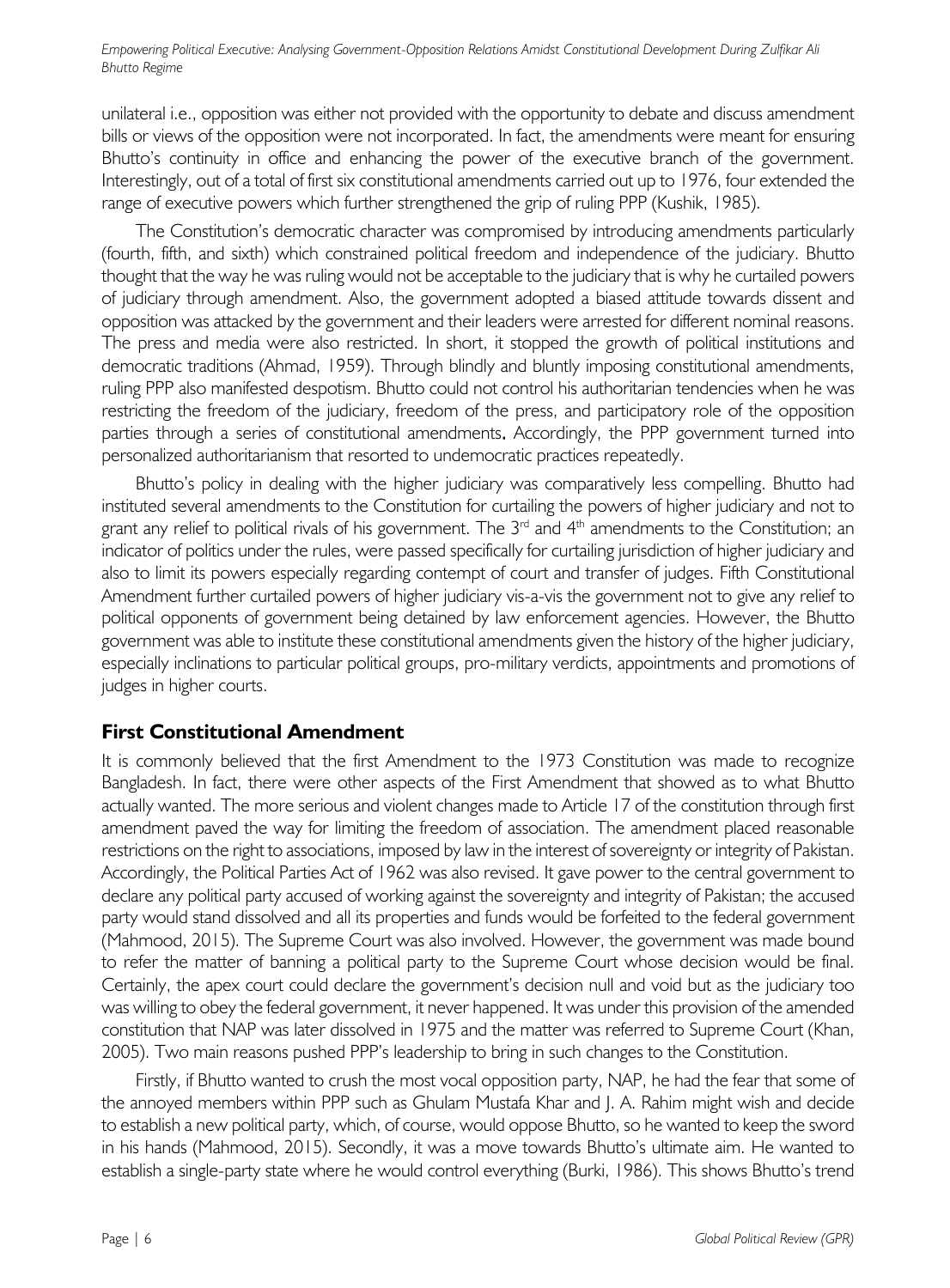towards authoritarianism and less respect for democratic norms which Bhutto had promised so loudly. In addition to that, the first amendment also reduced the maximum period between two consecutive sessions of the Senate, the National Assembly, and the Provincial Assemblies, from 130 days to 90 days (Khan, 2005).

# **Second Constitutional Amendment**

The  $2<sup>nd</sup>$  amendment chiefly dealt with the Qadiani problem nevertheless it had other repercussions on the politics of Pakistan. Unmatched in the world history, an elected parliament took it upon itself to decide about the fate of a religious denomination by passing ruling on the limits of faith. An issue that even Justice Munir Report had left open for debate was now closed and sealed to the happiness of some of the most veteran politicians of the country. A process of declaring other minority sects as infidels was initiated that would in due course tear asunder the very fabric of this society (Mahmood, 2015). A section of civil society also blames Bhutto that to obtain support from religious forces, he restricted the freedom of religion i.e., when in 1974 Ahmedia Community was declared a minority because of their beliefs (Kepel, 2002). However, there was no curb on their 'Right to Expression.'

# **Third Constitutional Amendment**

As said earlier, the Bhutto government was intolerant and was bent upon restricting people's freedom and fundamental rights. He adopted extremely repressive measures towards those who opposed the PPP government. Some were arrested and detained. Political opponents had to seek the judiciary's help which was not up to the mark of government. The court's decision often favoured government and extended very limited relief to political opponents of Bhutto's government. Bhutto and his comrades were not happy with such relief for the opposition. Interference of judiciary in PPP leadership's dealing with the opposition was seen as against the PPP government. Bhutto government decided to limit the powers and jurisdiction of the courts. An arrangement was made and adopted to demoralize the judiciary for keeping it away from interfering in such matters.

The Code of Criminal Procedure was amended through the 3<sup>rd</sup> Constitutional Amendment which prohibited the courts from granting bail before arrest (BBA) to a person except if a case was registered against him. It also provided that no bail would be effective if the case is not registered. Such bails before arrest were a safeguard for political workers to save themselves from victimization and a court could approve such bails even if there was no case registered but a victim anticipated that a case would be filed and he would be arrested before approaching the court (Mahmood, 2015). Until that time, the courts had permitted blanket bail before arrest to political opponents in cases registered and to be registered as part of the process of such ill-treatment. But this right was snatched through the  $3<sup>rd</sup>$  Amendment and Article 10 of the Constitution, which provided for certain safeguards against preventive detention, was amended in February 1975 (Khan, 2005). It was a move aimed against all those who opposed PPP leadership.

Third Amendment, on the one hand, limited rights of political detents and on the other hand, enhanced powers of the central government. It allowed the federal government to put under detention a political opponent for an unlimited time if accused of indulging in anti-state activities. Interestingly, by the time Third Amendment was passed; action against more vocal opposition party i.e., NAP had already been taken (Khan, 2005). In particular, the 3<sup>rd</sup> Amendment also gave power to political executives to prolong the duration of emergency with no earlier endorsement from the legislature (Kaushik, 1985). In National Assembly, Bhutto while defending the introduction of this Amendment stated that it was aimed to restrain the non-democratic manner of the opponents. Bhutto further maintained and held opposition responsible for maintaining an emergency. He said that opposition has embarked on the path of violence. They have ruined atmosphere of dialogue and cooperation (National Assembly of Pakistan Debates, 1975). This Amendment was simply meant for enhancing the power of the PPP government to sternly deal with its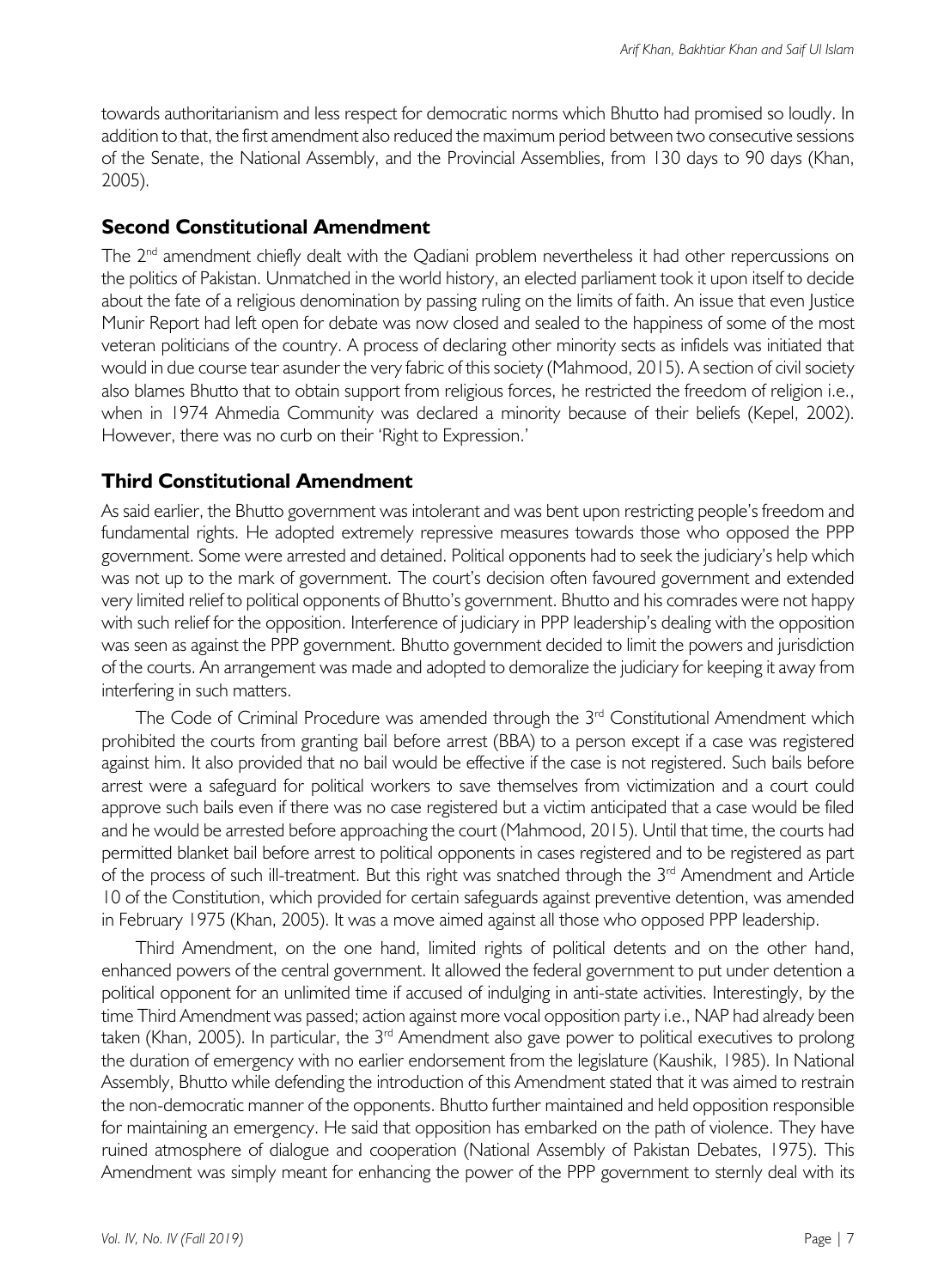political opponents and put their leadership under indefinite detention. NAP was the ultimate target and Wali Khan along with topmost leadership was put behind the bars. This amendment proved a severe blow to the prospects of democracy in Pakistan.

# **Fourth Constitutional Amendment**

PPP leadership was never willing to hear the opposition's viewpoint and was always intolerant to any criticism against its program and policies. The opposition parties complained against repressive measures. However, Bhutto wanted to take stern action against those who were unwilling to follow his instructions. PPP government, for muzzling and suppressing the opposition, resorted to the introduction of another arbitrary amendment. The Fourth Constitutional Amendment specified jurisdiction of the executive regarding the issuance of orders for preventive detention (Kaushik, 1985). Through this amendment, the PPP government's plan to limit jurisdiction of the courts was materialized as the courts were forbidden from granting relief to PPP opponents. This was actually limiting power and jurisdiction of High Courts and preventing them to aid and provide relief to political victims of government or to allow such persons with a bail when they were detained (Khan, 2005).

Various opposition members wished to have a debate over the  $4<sup>th</sup>$  Amendment Bill because it was meant to curtail powers of the courts. However, they were not only denied their due right but most of the opposition members were expelled out of the assembly by force (Khan, 2005). Voting on the Bill was held in the absence of PPP opponents. The speaker justified pushing out of opposition leaders, saying that he had to ensure the order of the House. Maulana Mufti Mahmood and Ahmad Raza Kasuri made every possible effort to stop the passage of the Bill but in vain. Other opposition leaders also tried their level best but without any success. The PPP government, on account of its numerical majority in the Assembly, was able to pass the Amendment Bill. Also, Bhutto had well-disciplined party members and there were little chances that PPP members would vote against the will of party leadership. In fact, there was no need for silencing the opposition but such maltreatment towards the opposition showed Bhutto's disrespect not only to his political opponents' but to democratic norms and traditions as well.

The government's point of view in the defence of the Bill was that opposition had to establish a peaceful relationship and avoid conflict. Also, the Amendment was aimed to empower the government to deal with the uneasy situation created by the opposition (Aslam, 1988). Bhutto's defense for the 4th Amendment was that it had no impact on the fundamental structure of the Constitution. He was of the view that amendments, relating to the laws of detention, would not bring judiciary and parliament face to face. Instead, Supreme Court had already declared NAP as a party having some members working against the interest of Pakistan. The fact, according to Bhutto, was that opposition had not understood its role and was negating the Constitution by imposing its will on the majority party which is a negation of democracy (National Assembly of Pakistan Debates, 1975). In fact, the 4th Amendment was devoid of any national interest, it was meant for further strengthening PPP's position to handle the opposition by reducing the powers of the courts and narrowing down freedom of expression and fundamental rights. Through this amendment, Bhutto signalled to his political opponents that they could not seek a constitutional remedy.

# **Fifth Constitutional Amendment**

The Fifth Constitutional Amendment was aimed to further clip wings of the court's vis-a-vis the parliament. It was intended at restricting discretionary powers of judges. Bhutto himself defended the amendment in National Assembly. The reality was that the amendment did empower parliament to legislate freely in matters of emergency regulations and fundamental rights at the expense of judiciary powers (Kaushik, 1985). The same amendment also set the term for judges of Supreme Court and High Court as five and four years respectively. By extending the term of office even after retirement for judges of Supreme Court and High Courts who were in his good books, signified his favouritism and duplicity vis-à-vis his struggle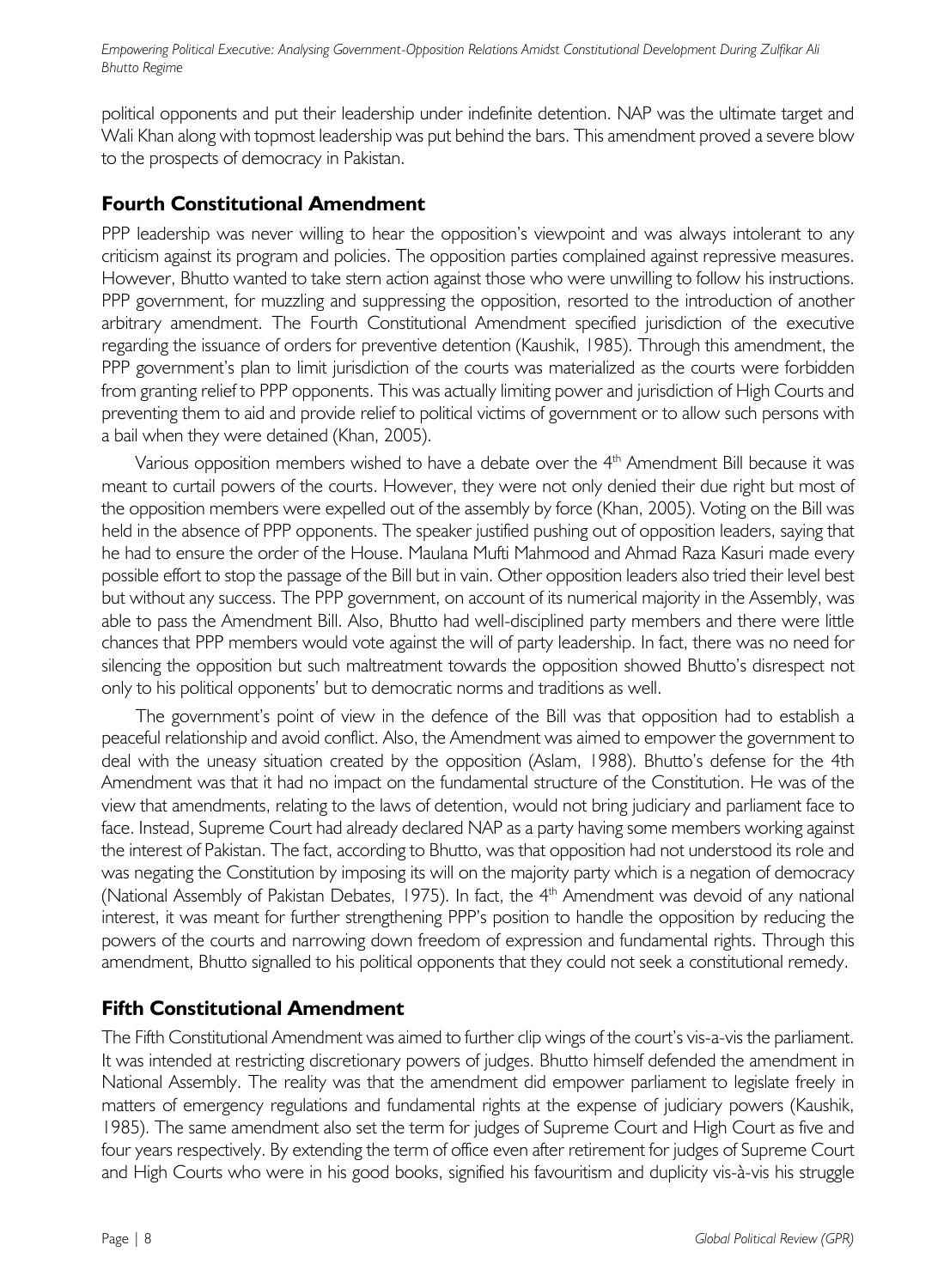for democracy.

# **Sixth Constitutional Amendment**

The 6<sup>th</sup> Constitutional Amendment excluded some important officeholders from civil service rules just to enable them to contest the next elections. In essence, the said Amendment was introduced to facilitate followers of PPP to take part and contest the upcoming elections. This amendment was specifically meant for enabling Government's advisors and Special Assistants to participate in elections immediately after their retirement. Bhutto sought to politicize the career of his advisers and assistants and thus politicized these institutions.

# **Seventh Constitutional Amendment**

Bhutto acknowledged that since he had been made a central figure of opposition's campaign in 1977, he had decided to put the issue in the hands of people through a referendum. He proposed that a joint sitting of parliament would pass a temporary amendment to the Constitution to provide for a referendum. Accordingly, the seventh amendment to the Constitution was passed which was meant for holding a referendum where the voters had to demonstrate their confidence in the prime minister (Khan, 2005). Seventh Amendment was not only a novel but a strange constitutional provision and was essentially repugnant to the parliamentary system.

# **Conclusion**

The 1973 Constitution had already provided the prime minister with enormous powers not only in the decision making in central government but also in matters of provincial governments. It is believed that Bhutto wanted to continue in the office of chief executive and establish one-party supremacy in Pakistan's politics. It was for that reason that he pretty like his forerunners introduced constitutional amendments. The way, the Constitution was amended during Bhutto's rule was not per the democratic principles. Some of the amendments, if not constituted, would have strengthened institutional development. The amendments made under Bhutto's leadership, the spirit with which the 1973 Constitution was formed by all political parties was totally lost. The said amendments for making the office of prime minister stronger illustrate his concern for seeking legitimacy to his authoritarian rule. For seeking this, he even ignored constitutional values, democratic traditions and parliamentary practices. It is remarkable to note, even though Bhutto had severely criticized Ayub Khan but in getting and sustaining power in absolute manners, in reality, the former was, by no means, different from the latter. No doubt, both as chief executives of the country made use of constitutional autocracy.

The amendments to the constitution show political pressure the Bhutto government had faced with. The most crucial point of the whole manoeuvre is that the constitution was put in service of the government to prevail over its troubles. While amending it, the usual line was not taken up and significant amendments were introduced without taking opposition parties in confidence. Having strong partiality for concentrating all levers of powers, Bhutto had also made every possible effort to establish a presidential system. He was, however, curbed by people from both within his own party and the opposition not to do so mainly, keeping in view the elections manifesto, the parliamentary democracy which PPP had put forward to the public. No doubt, half a dozen amendments that were added to the Constitution without the involvement of opposition were aimed at fulfilling Bhutto's hidden and biased motives of becoming a powerful chief executive either in a presidential or parliamentary form of government.